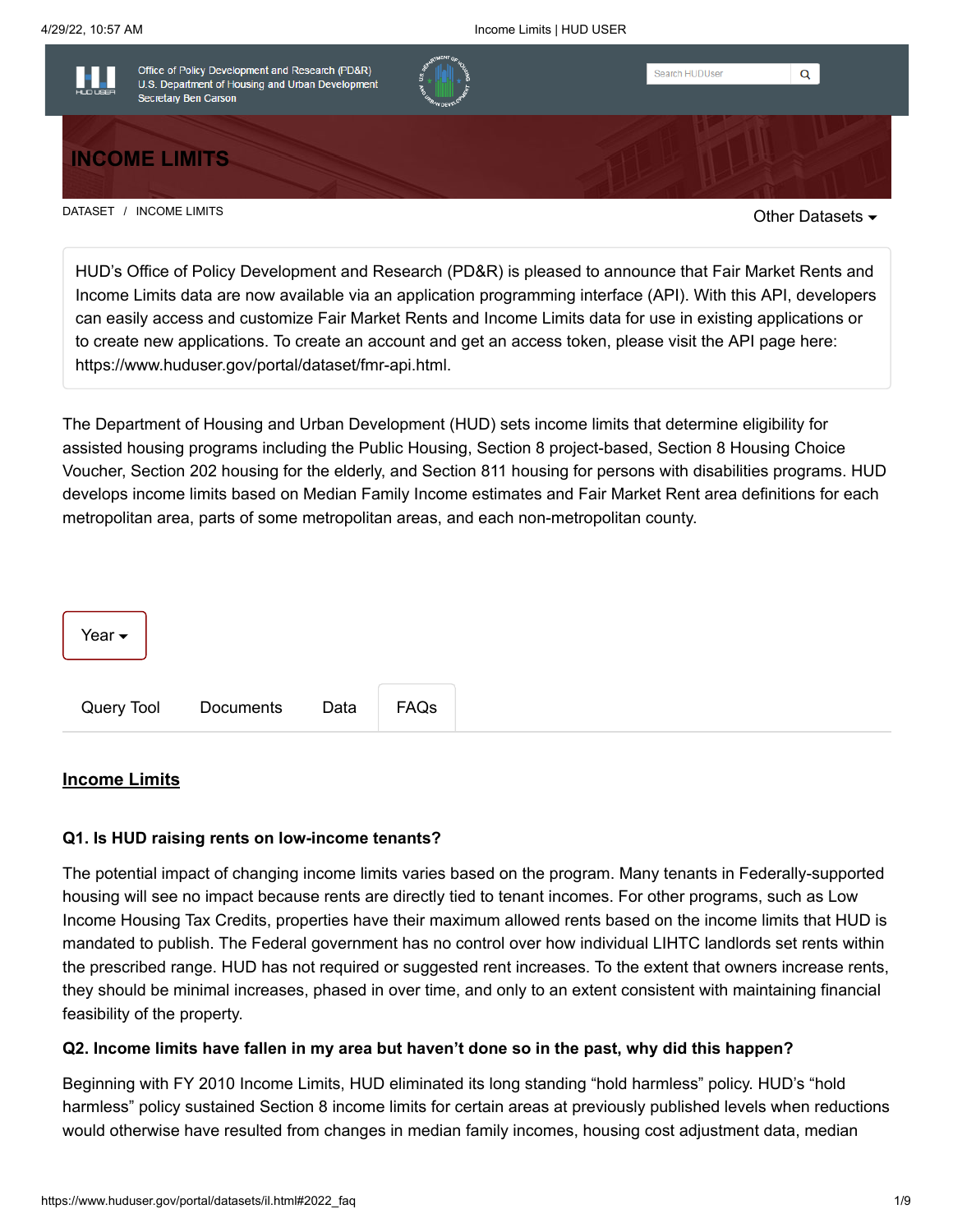income update methodology, income limit methodology, or metropolitan area definitions. HUD eliminated the "hold harmless" policy to ensure better alignment between an area's most recent income experience and the income thresholds for housing assistance.

Furthermore, in an effort to minimize disruptions in the operation of the Section 8 Housing Choice Voucher (HCV) program, HUD instituted maximum thresholds for the amount income limits can change from year to year. The new policy limits annual increases in income limits to 5 percent or twice the change in the national median family income as measured by the American Community Survey, whichever is greater. For the FY 2022 income limits, the cap is approximately 11.89 percent. For areas where income limits are decreasing, HUD limits the decrease to no more than 5 percent per year.

Income Limits for rural housing programs will continue their current hold-harmless policy at the request of the Rural Housing Service, because these limits are based on area definitions and program rules specified by the Rural Housing Service of the Department of Agriculture. Income-based rents used in the HOME Investment Partnerships program (HOME) will also be held harmless.

### **Q3. Why don't the income limits for my area reflect recent gains (or losses)?**

Although HUD uses the most recent data available concerning local area incomes, there is still a lag between when the data are collected and when the data are available for use. For example, FY 2022 Income Limits are calculated using 2015-2019 5-year American Community Survey (ACS) data, and one-year 2019 data where possible. This is a three-year lag, so more current trends in median family income levels are not available.

### **Q4. What is the difference between HUD's Median Family Income (MFI) and Area Median Income (AMI)?**

HUD estimates Median Family Income (MFI) annually for each metropolitan area and non-metropolitan county. The metropolitan area definitions are the same ones HUD uses for Fair Market Rents (except where statute requires a different configuration). HUD calculates Income Limits as a function of the area's Median Family Income (MFI). The basis for HUD's median family incomes is data from the American Community Survey, table B19113 - MEDIAN FAMILY INCOME IN THE PAST 12 MONTHS.

The term Area Median Income is the term used more generally in the affordable housing industry. If the term Area Median Income (AMI) is used in an unqualified manner, this reference is synonymous with HUD's MFI. However, if the term AMI is qualified in some way - generally percentages of AMI, or AMI adjusted for family size, then this is a reference to HUD's income limits, which are calculated as percentages of median incomes and include adjustments for families of different sizes.

# **Q5. Why does my very low-income limit not equal 50% of my median family income (or my low-income limit not equal 80% of my median income)?**

There are many exceptions to the arithmetic calculation of income limits. These include adjustments for high housing cost relative to income, the application of state nonmetropolitan income limits in low-income areas, and national maximums in high-income areas. These exceptions are detailed in the FY 2022 Income Limits Methodology Document, https://www.huduser.gov/portal/datasets/il.html#2022\_data. Please also note that Tables 1 and 2 (beginning on page 5) show that most nonmetropolitan area income limits are based on state nonmetropolitan area medians.

For further information on the exact adjustments made to an individual area of the country, please see our FY 2022 Income Limits Documentation System. The documentation system is available at https://www.huduser.gov/portal/datasets/il.html#2022\_query. Once the area in question is selected, a summary of the area's median income, Very Low-Income, Extremely Low-Income, and Low-Income Limits are displayed. Detailed calculations are obtained by selecting the relevant links.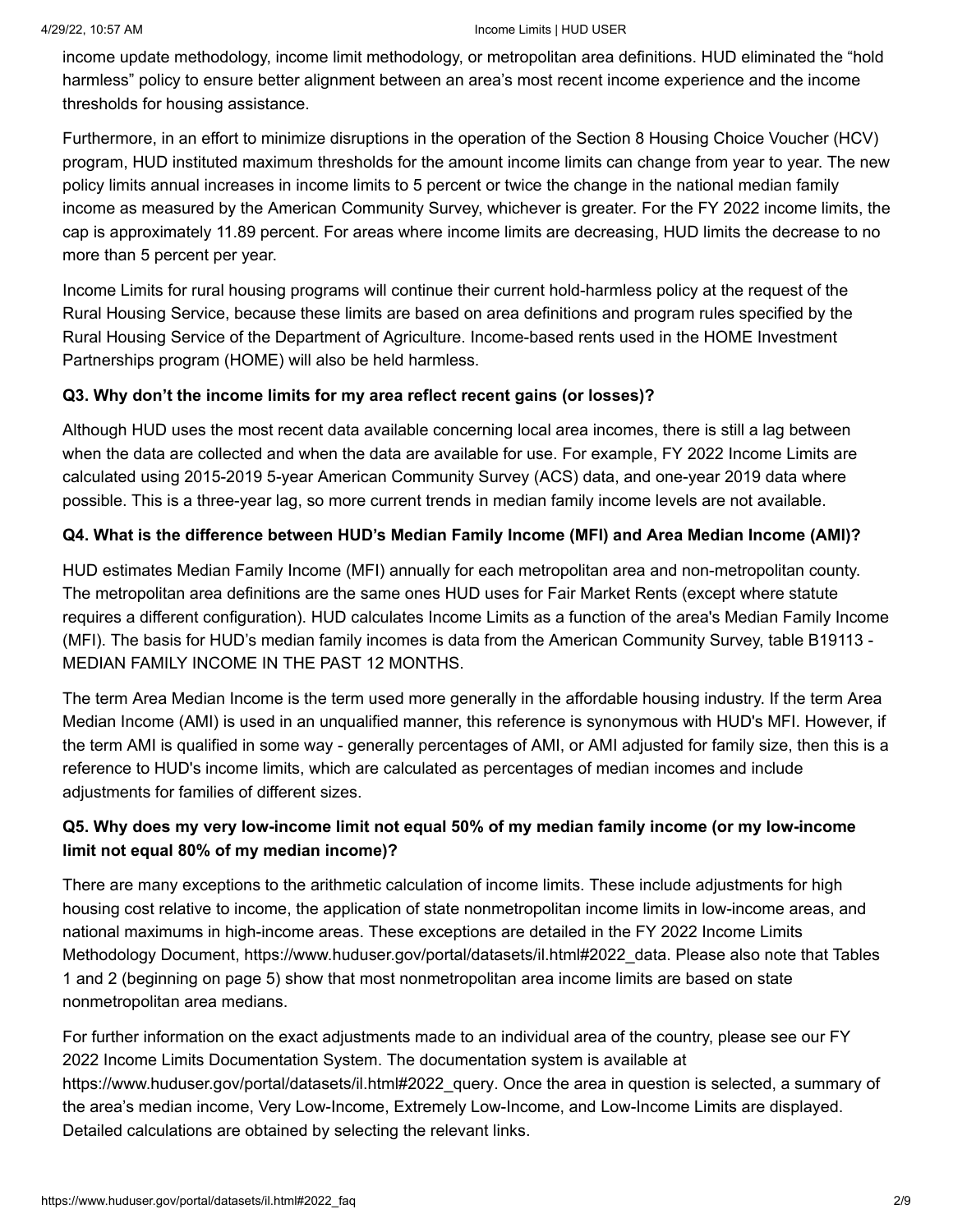### **Q6. Why is the Extremely Low-Income Limit much higher than in the past and sometimes no different than the Very Low-Income Limit?**

The Quality Housing and Work Responsibility Act of 1998 established a new income limit standard based on 30 percent of median family income (the extremely low-income limits), which was to be adjusted for family size and for areas of unusually high or low family income. A statutory change was made in 1999 to clarify that these income limits should be tied to the Section 8 very low-income limits.

The Consolidated Appropriations Act, 2014 further modified and redefined these limits as Extremely Low Family income limits to ensure that these income limits would not fall below the poverty guidelines determined for each family size. Specifically, extremely low-income families are defined to be very low-income families whose incomes are the greater of the Poverty Guidelines as published and periodically updated by the Department of Health and Human Services or the 30 percent income limits calculated by HUD. Puerto Rico and other territories are specifically excluded from this adjustment. There are separate poverty guidelines for Alaska and Hawaii. The remaining 48 states and the District of Columbia use the same poverty guidelines. The extremely low-income limits therefore are first calculated as 30/50ths (60 percent) of the Section 8 very low-income limits. They are then compared to the appropriate poverty guideline and if the poverty guideline is higher, that value is chosen. If the poverty guideline is above the very low-income limit at that family size, the extremely low-income limit is set at the very low-income limit because the definition of extremely low-income limits caps them at the very low-income levels.

# **Q7. Why am I unable to access the FY 2022 Income Limits Documentation System using a prior year bookmark, or using the results of web search? Using links from these methods generally result in broken webpages.**

The income limits documentation calculates median family incomes and income limits for each area of the country; therefore, certain parameters must be set for these calculations to be performed correctly. Please access the FY 2022 Income Limits Documentation System using this link:

https://www.huduser.gov/portal/datasets/il.html#2022\_query

### **Median Family Incomes**

### **Q8. How does HUD calculate median family incomes?**

To calculate the FY 2022 median incomes, HUD uses 2019 ACS or PRCS median family incomes as the basis for FY 2022 medians for all areas designated as Fair Market Rent areas in the US and Puerto Rico. For an ACS estimate to be considered statistically valid, the estimate must have a margin of error less than half the size of the estimate and the estimate must be based on at least 100 observations. In areas where there is a statistically valid survey estimate using 2019 one-year ACS or PRCS data, that is used. If not, statistically valid 2019 five-year data is used. Where statistically valid five-year data is not available, HUD will average the minimally statistically valid income estimates from the previous three years of ACS or PRCS data. Minimal statistical validity is defined as those ACS estimates where the margin of error of the estimate is less than half the size of the estimate. ACS data from 2019, 2018, and 2017 will be evaluated to determine if it is minimally statistically valid. HUD averages the minimally statistically valid 5-year data which is adjusted to 2019 dollars using the national change in CPI between the ACS year of the data and 2019. For all places in the US and Puerto Rico: All estimates (using either one-year data or five-year data) are then inflated from 2019 to February 2022 using the Consumer Price Index (CPI).

For additional details concerning the use of the ACS in HUD's calculations of MFI, please see our FY 2022 Median Family Income methodology document, at https://www.huduser.gov/portal/datasets/il.html#2021\_data.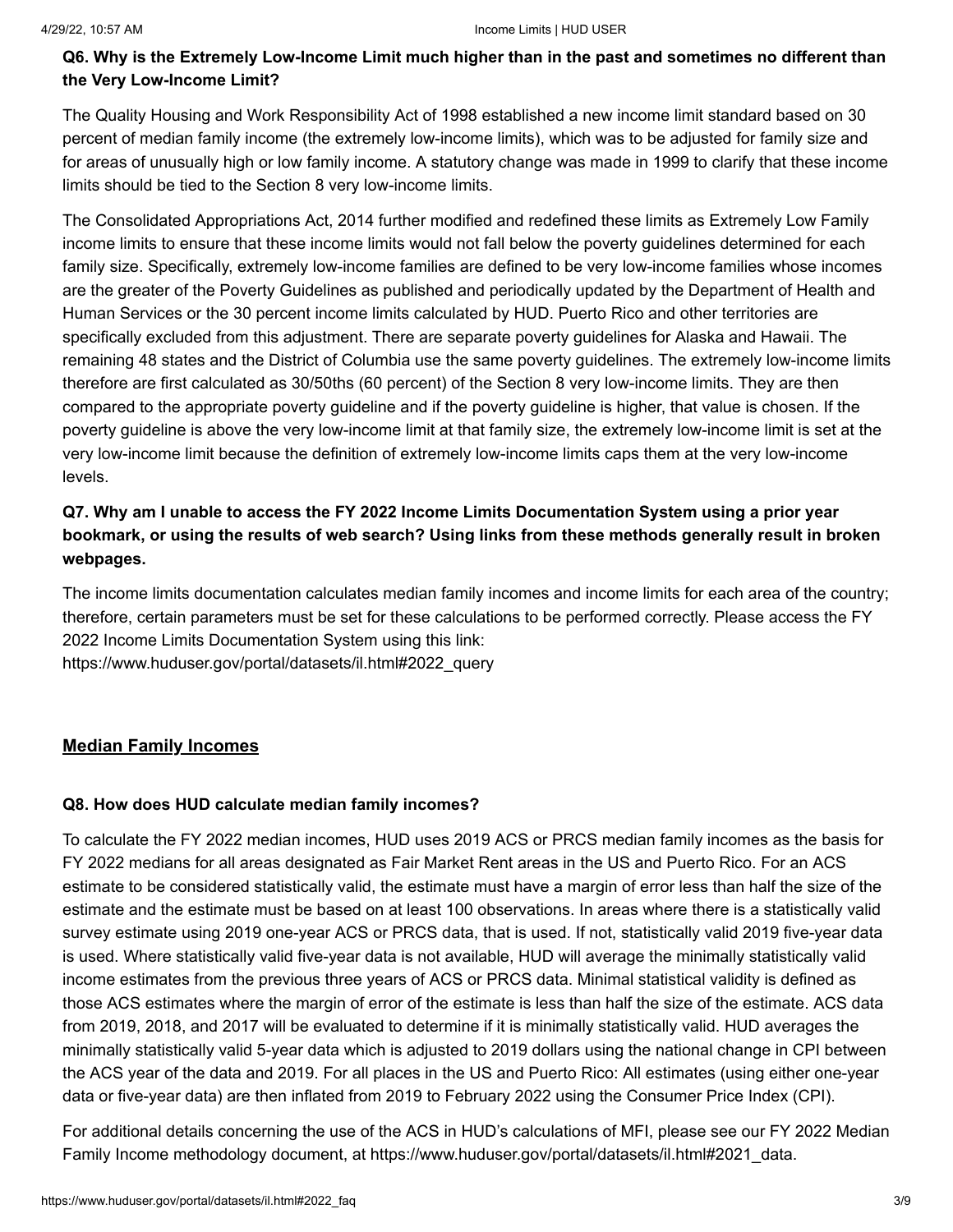Additionally, full documentation of all calculations for Median Family Incomes are available in the FY 2022 Median Family Income and the FY 2022 Income Limits Documentation System. These systems are available at https://www.huduser.gov/portal/datasets/il.html#2022\_query.

### **Area Definitions:**

### **Q9. Why do area definitions change for median incomes and income limits?**

HUD follows Office of Management and Budget (OMB) definitions of metropolitan areas with some exceptions. In 2006, when HUD implemented the widespread area definition changes OMB made based on the 2000 Decennial Census, exceptions were made to the new OMB area definitions when FMR or MFI changes for new areas were greater than five percent. HUD created exception subareas, called HUD Metro FMR Areas (HMFA), which continue to exist today.

The FY 2022 MFIs and income limits are based on new metropolitan area definitions, defined by OMB using commuting relationships from the 2010 Decennial Census, as updated through 2018. While HUD has maintained its HMFA subareas, there is no longer the five percent FMR or median income test; all counties added to metropolitan areas will be an HMFA with rents and incomes based on their own county data, where available. The disposition of all counties is shown in the Area Definitions report https://www.huduser.gov/portal/datasets/il.html#2022\_data.

### **Q10. What is the relationship between Fair Market Rent areas and Income Limit areas?**

With minor exceptions, FMR areas and Income Limit areas are identical. HUD uses FMR areas in calculating income limits because FMRs are needed for the calculation of some income limits; specifically, to determine high and low housing cost adjustments. Also, the two sets of area definitions are linked in statutory history. The exception to the similarity between Fair Market Rent areas and Income Limit areas is Rockland County, NY. By statute, income limits are calculated for Rockland County, NY while separate FMRs are not.

### **Q11. What does the term "HMFA" mean?**

HUD Metro FMR Area. This term indicates that only a portion of the OMB-defined metropolitan statistical area (MSA) is in the area to which the income limits (or FMRs) apply. HUD is required by OMB to alter the name of metropolitan geographic entities it derives from the MSAs when the geography is not the same as that established by OMB.

# **Questions Related to Puerto Rico**

# **Q12. On a recent visit, Secretary Fudge has committed to addressing the concerns of Income Limits in Puerto Rico, why have the FY 2022 Income Limits changed so little?**

En una visita reciente, la Secretaria Fudge se comprometió a mirar los retos particulares en Puerto Rico sobre los límites de ingreso. ¿Por qué los límites publicados para el año fiscal 2022 variaron tan poco?

42 U.S.C. Section 1437a (b) requires the Secretary of HUD to establish income limits for the purposes of defining low-income families, very low-income families, and extremely low-income families relative to HUD's estimates of area median family income. Each year, HUD publishes updates to its income limits that determine eligibility for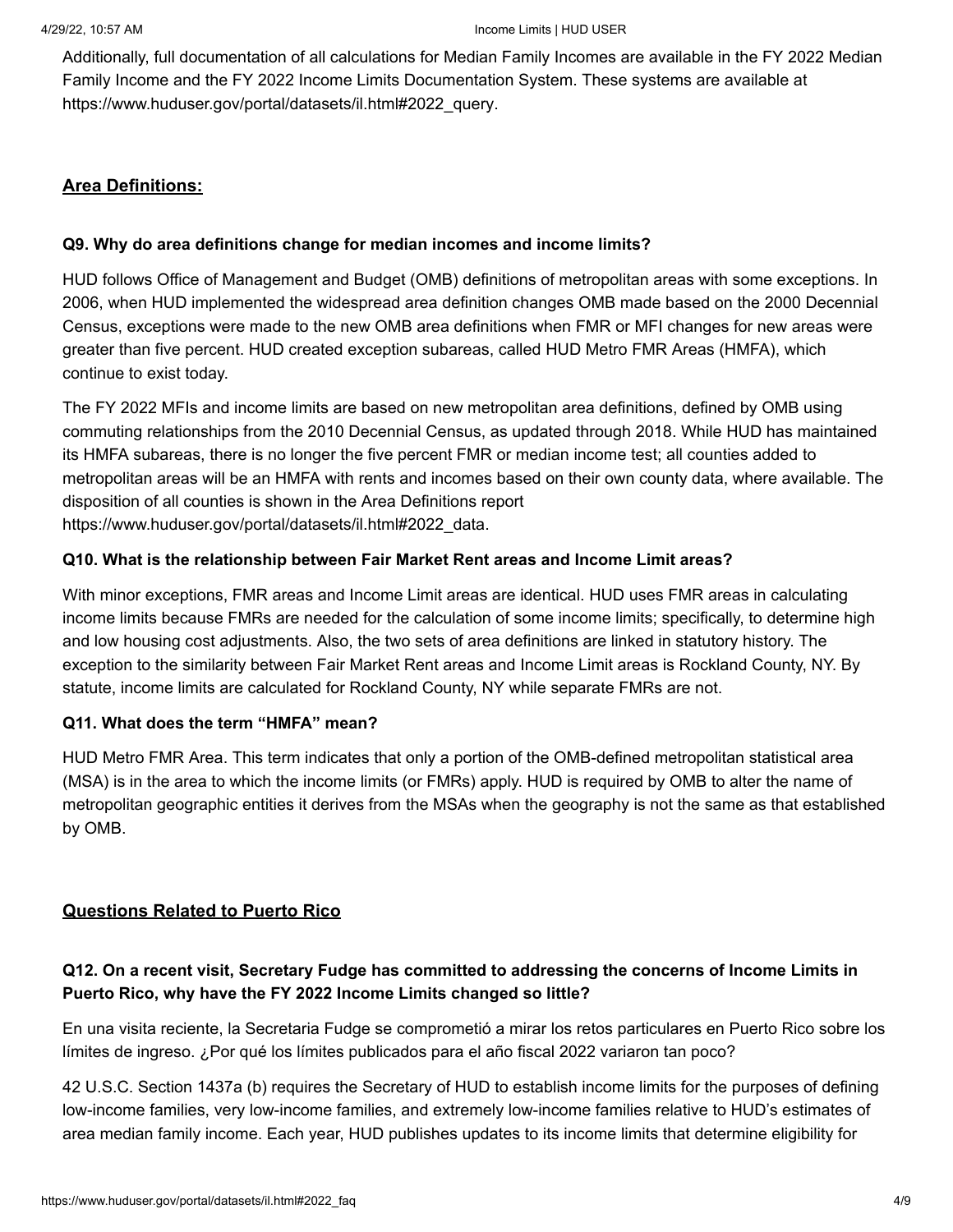#### 4/29/22, 10:57 AM Income Limits | HUD USER

federal assistance, including public housing and HUD-assisted housing. HUD is continuing to explore available legal and data options for setting Puerto Rico Income Limits, but has not completed this work, so any changes that HUD might pursue are not yet reflected in the 2022 Income Limits.

*El Título 42 del Código de los Estados Unidos, sección 1437a (b) requiere que el/la Secretario/a del Departamento de Vivienda Federal (HUD, por sus siglas en inglés) establezca límites de ingreso para definir lo que son familias de ingresos bajos, muy bajos, y extremadamente bajos en relación con los estimados de HUD para la mediana de ingreso familiar según la localidad. Cada año, HUD publica revisiones a los límites de ingreso que determinan elegibilidad para asistencia federal, incluyendo vivienda pública y asistencia federal para vivienda. HUD continúa explorando vías legales y alternativas para la recopilación de datos para establecer los límites de ingreso para Puerto Rico pero aún no ha completado este trabajo. Por ende, cualquier cambio que HUD pueda considerar todavía no se reflejan en los límites de ingreso para el 2022.*

# **Q13. Rental and housing market challenges in Puerto Rico follow a decades-long economic recession, the 2017 disasters of Hurricanes Irma and Maria, a series of earthquakes, and now the COVID-19 pandemic. What factors led to income limits remaining relatively flat in Puerto Rico?**

*Los retos relacionados a los mercados de alquiler y compra de vivienda en Puerto Rico se suman a una recesión económica prolongada, en adición a los desastres del 2017 de los huracanes Irma y María, una secuela de terremotos, y mas recientemente, la pandemia de COVID-19. ¿Qué factores contribuyeron a que los límites permanecieran relativamente iguales en Puerto Rico?*

Income Limits are generally based on measures of local Area Median Family Income, but where housing market complications, such as natural disasters, have a measurable impact on market rents and the Fair Market Rent is sufficiently high relative to Area Median Family Income, the Income Limits are adjusted upward to account for higher housing costs. In the San Juan MSA in particular, a decreasing Fair Market Rent coupled with an increase in local Median Family Income means that San Juan is no longer eligible for a high housing cost adjustment, which had the impact of lowering local income limits for FY22.

*Generalmente, los límites de ingreso se determinan utilizando la mediana de ingreso familiar según la localidad, pero cuando complicaciones con el mercado de vivienda (tales como desastres naturales) provocan un impacto medible en el costo de rentas del mercado y las rentas del mercado justo (conocido en inglés como Fair Market Rent) son suficientemente altas relativo a la mediana de ingreso familiar de la localidad, los límites de ingreso se aumentan para remediar el aumento en costos de vivienda. En el área estadística metropolitana de San Juan, el descenso en las rentas del mercado justo, acompañado por un aumento en la mediana de ingreso familiar, significa que San Juan ya no es elegible para un ajuste por aumentos en costos de vivienda. Por lo tanto, se redujeron los límites de ingreso local para el año fiscal 2022.*

# **Q14. HUD has certain discretion in qualifying determining factors that can be taken into account when evaluating changes or revising its methodology. Is there an appeals process for extenuating circumstances?**

*HUD cuenta con cierta discreción en factores determinantes para elegibilidad que pueden ser tomados en cuenta cuando se evalúan cambios o se revisa la metodología. ¿Existe algún proceso apelativo por circunstancias extenuantes?*

There are no statutory or regulatory provisions for implementing an appeals process for the calculation of Income Limits. Significant changes to the methods used to calculate Income Limits are generally announced via Federal Register notice and provide opportunity for public comment.

*No hay un estatuto o disposición regulatoria para implementar un proceso apelativo para el cálculo de límites de ingreso. Cambios significativos a los métodos utilizados para calcular los límites de ingreso generalmente son anunciados a través del Registro Federal y se provee la oportunidad para someter comentarios públicos.*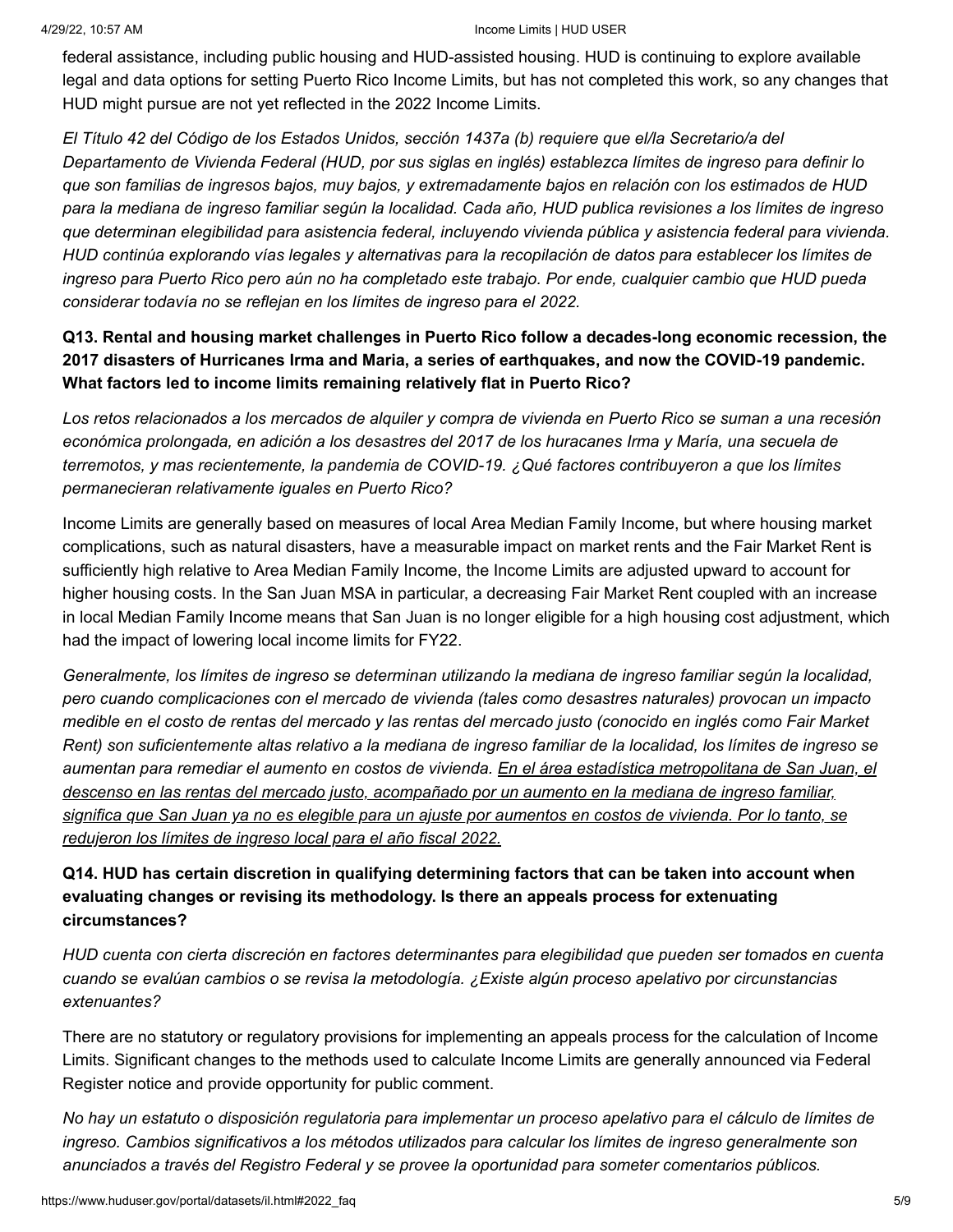# **Multifamily Tax Subsidy Projects (MTSPs) (otherwise known as Low-Income Tax Credit projects (LIHTC) or tax-exempt bond-financed projects)**

### **Q15. What is the national non-metro median to be used to calculate the floor on rural LIHTC rents?**

Section 3004 of the Housing and Economic Recovery Act (HERA) specifies that any project for residential rental property located in a rural area (as defined in section 520 of the Housing Act of 1949) use the maximum of the area median gross income or the national non-metropolitan median income. The FY 2022 non-metropolitan median income is: \$71,300 and the 1-8 person 50-percent income limits based on the non-metropolitan median income are listed below:

### **Statewide Income Limits For U.S. Non-Metropolitan Total**

| FY 2022 Very Low-Income (50%) Limit (VLIL) |          |          |          |             |                       |             |          |        |  |  |  |
|--------------------------------------------|----------|----------|----------|-------------|-----------------------|-------------|----------|--------|--|--|--|
| Median Family<br>Income                    | Person   | Person   | Person   | 4<br>Person | $5^{\circ}$<br>Person | 6<br>Person | Person   | Person |  |  |  |
| \$71,300                                   | \$24,950 | \$28,500 | \$32,100 | \$35,650    | \$38,500              | \$41,350    | \$44,200 | 47.050 |  |  |  |

### **Q16. What are Multifamily Tax Subsidy Projects?**

Multifamily Tax Subsidy Projects (MTSPs), a term coined by HUD, are all Low-Income Housing Tax Credit projects under Section 42 of the Internal Revenue Code and multifamily projects funded by tax-exempt bonds under Section 142 (which generally also benefit from LIHTC). These projects may have special income limits established by statute so HUD publishes them on a separate webpage. If you are a tax credit developer or resident in an MTSP, please go to the following site to determine what the appropriate income limits are, <https://www.huduser.gov/portal/datasets/mtsp.html>.

### **Q17. How can 60 percent income limits be calculated?**

For the Low-Income Housing Tax Credit program, users should refer to the FY 2022 Multifamily Tax Subsidy Project income limits available at [https://www.huduser.gov/portal/datasets/mtsp.html.](https://www.huduser.gov/portal/datasets/mtsp.html) The formula used to compute these income limits is as follows: take 120 percent of the Very Low-Income Limit. Do not calculate income limit percentages based on a direct arithmetic relationship with the median family income; there are too many exceptions made to the arithmetic rule in computing income limits.

### **Q18. How are maximum rents for Low-Income Housing Tax Credit projects computed from the very lowincome limits?**

Please consult with the state housing financing agency that governs the tax credit project in question for a determination of official maximum rental rates. A list of state housing finance agencies can be found at [http://lihtc.huduser.org/agency\\_list.htm](http://lihtc.huduser.org/agency_list.htm). The Low-Income Housing Tax Credit program is a U.S. Treasury Department program; therefore, HUD has no official authority over setting maximum rental rates. The following table is included for informational purposes only.

The imputed income limitation (as defined in 26 U.S.C. Sec. 42(g)(2)) is 60 percent of the median income. A rent may not exceed 30 percent of this imputed income limitation under 26 U.S.C. Sec. 42(g)(2). Unit rents by number of bedrooms are derived from Very Low-Income Limits (VLILs) for the different household sizes according to the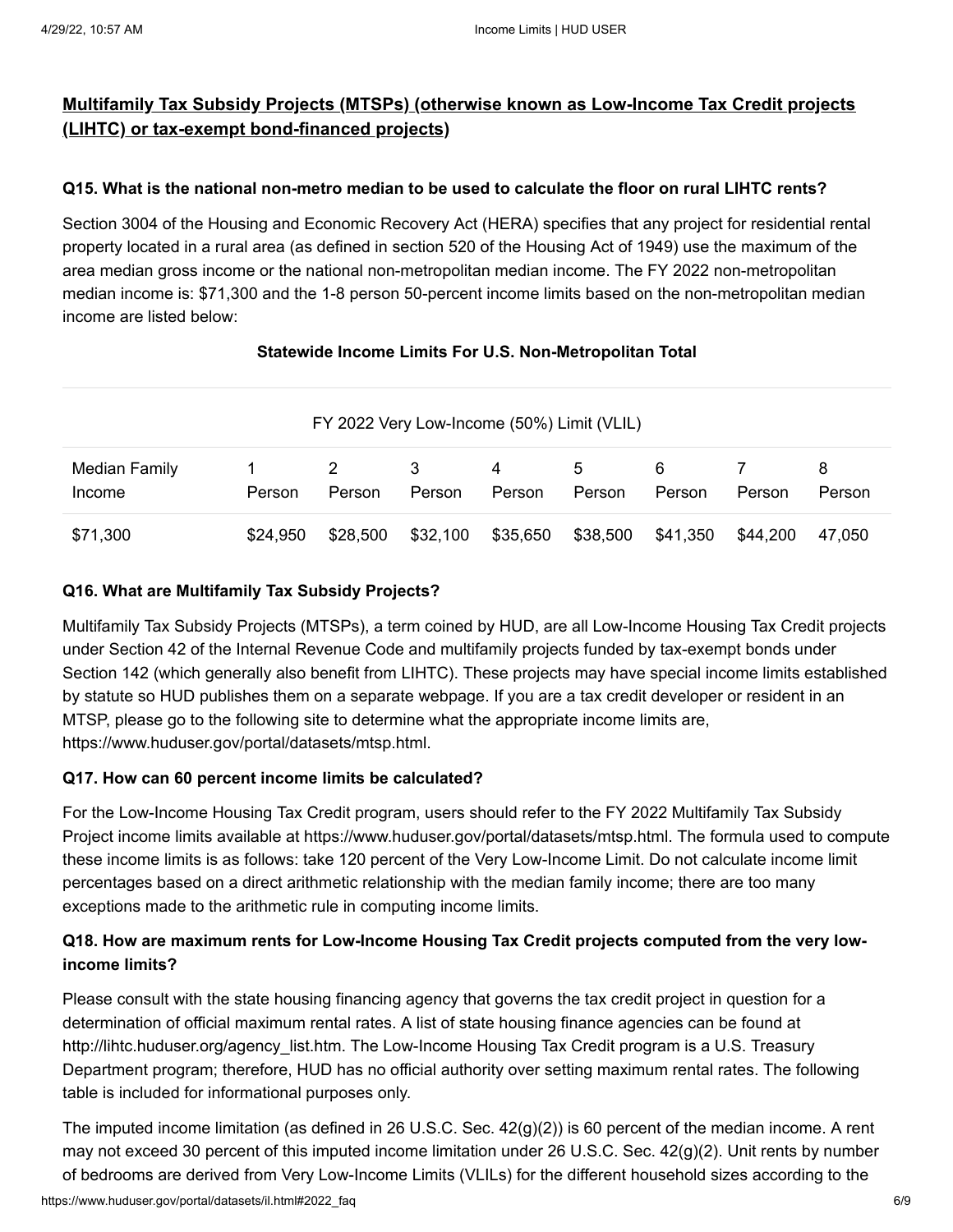### **LIHTC Maximum Rent Derivation from HUD Very Low-Income Limits (VLILs)**

| <b>Unit Size</b>                                              | 0<br><b>Bedroom</b>                | 1 Bedroom                                                   | $\overline{2}$<br><b>Bedroom</b>   | 3 Bedroom                                                  | 4<br><b>Bedroom</b>                |
|---------------------------------------------------------------|------------------------------------|-------------------------------------------------------------|------------------------------------|------------------------------------------------------------|------------------------------------|
| 50% MFI Unit Maximum<br>Monthly Rent is 1/12 of<br>$30\%$ of: | 1-Person<br><b>VLIL</b>            | $(1-Person VLL + 2-$<br>Person VLIL)/2                      | 3-Person<br><b>VLIL</b>            | $(4$ -Person VLIL + 5-<br>Person VLIL)/2                   | 6-Person<br><b>VLIL</b>            |
| 60% MFI Unit Maximum<br>Monthly Rent is 1/12 of<br>$30\%$ of: | 120% of<br>1-Person<br><b>VLIL</b> | 120 % of [(1-Person<br>$VLL + 2$ -Person<br><b>VLIL)/21</b> | 120% of<br>3-Person<br><b>VLIL</b> | 120% of $[(4-Person$<br>VLIL + 5-Person<br><b>VLIL)/21</b> | 120% of<br>6-Person<br><b>VLIL</b> |

NOTE: Maximum rents for larger units are set by assuming an additional 1.5 persons per bedroom.

[P](https://www.huduser.gov/portal/pdr_mobile.html)D&R FMR/IL Lookup is [now available](https://www.huduser.gov/portal/pdr_mobile.html) on Apple iOS and Android powered smartphones. Look up Fair Market Rents & Income Limits from HUD's Policy Develop. & Research!

### **Income Limits Hold-Harmless Policy**

[Final Notice on Ending the Hold-Harmless Policy for Section 8 Income Limits](https://www.huduser.gov/portal/datasets/il/ILHH_%20Final.pdf) [Request for Comments on Ending "Hold Harmless" Policy in Calculating Section 8 Income Limits](https://www.huduser.gov/portal/datasets/il/incomelimits_hh_fr.pdf) [Correction of Potential Impact on Section 8 Program and Extension of Comment Date](https://www.huduser.gov/portal/datasets/il/Hold%20Harmless_Correction_Blanks.pdf)

### **Multifamily Tax Subsidy Projects (MTSPs)**

MTSPs are projects funded with tax credits authorized under section 42 of the Internal Revenue Code (the Code) and projects financed with tax exempt housing bonds issued to provide qualified residential rental development under section 142 of the Code should use the Income Limits. [MTSP Income Limits](https://www.huduser.gov/portal/datasets/mtsp.html)

### **Uniform Relocation Act Income Limits**

[Uniform Relocation Assistance and Real Property Acquisition Policies Act of 1970 \(Uniform Act or URA\)](https://www.huduser.gov/portal/datasets/ura.html)

### **Community Reinvestment Act (CRA) and Home Mortgage Disclosure Act (HMDA)**

[Link to Federal Financial Institutions Examination Council \(FFIEC\) HUD Estimated Metropolitan Area Median](http://www.ffiec.gov/hmda/censusproducts.htm#MSAincome) Family Income

### **Assessment of Small Area Median Family Income Estimates**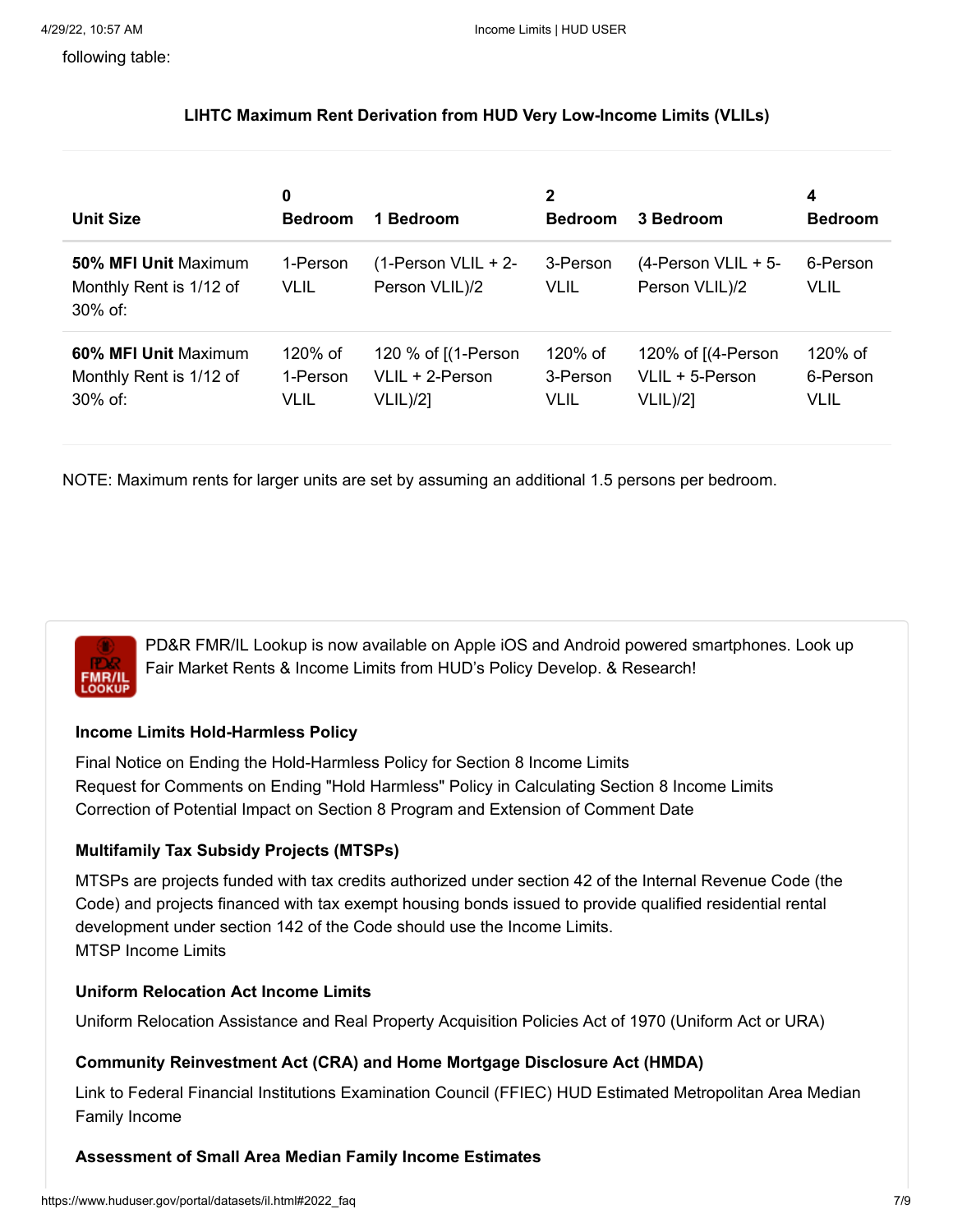[Assessment of Small Area Median Family Income Estimates](https://www.huduser.gov/portal/publications/sa-medianfamily-income-estimates.html)

#### **Homeowner Assistance Fund Income Limits (HAF)**

HAF funds are used for qualified expenses that assist homeowners having incomes equal to or less than 150 percent of the greater of the area median income for their household size, or the area median income for the [United States, as determined by the Secretary of Housing and Urban Development. The Homeowner](https://www.congress.gov/bill/117th-congress/house-bill/1319/text#toc-H50B3CAA839764CBDBC95BB7B26C0F8E8) Assistance Fund (HAF) Income Limits are used for determining eligibility for HAF funds. [Homeowner Assistance Fund Income Limits \(HAF\)](https://www.huduser.gov/portal/datasets/haf-il.html)



**Note:** Guidance documents, except when based on statutory or regulatory authority or law, do not have the force and effect of law and are not meant to bind the public in any way. Guidance documents are intended only to provide clarity to the public regarding existing requirements under the law or agency policies.

> [Accessibility](http://portal.hud.gov/hudportal/HUD?src=/accessibility) | [Contact Info](http://portal.hud.gov/hudportal/HUD?src=/contact) | [Privacy Policy](http://portal.hud.gov/hudportal/HUD?src=/privacy_policy) | [FOIA](http://portal.hud.gov/hudportal/HUD?src=/program_offices/administration/foia) | [Web Management and Web](http://portal.hud.gov/hudportal/HUD?src=/library/bookshelf11) Policies | [Inspector General](https://www.hudoig.gov/) | [No Fear Act](http://portal.hud.gov/hudportal/HUD?src=/program_offices/eeo/nofearactfy) | [PaymentAccuracy.gov](http://www.paymentaccuracy.gov/)







HUD USER P.O. Box 23268, Washington, DC 20026-3268